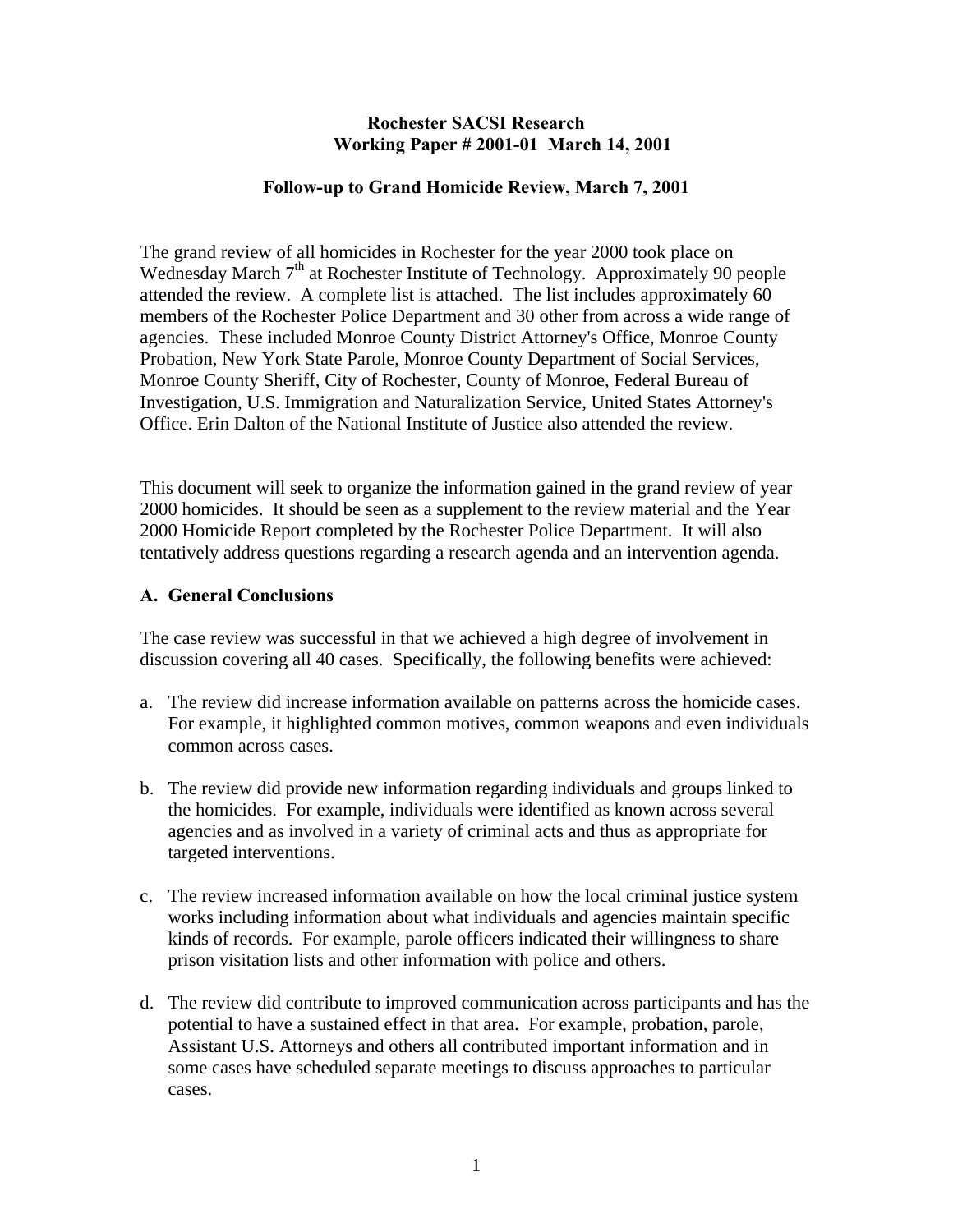#### **B. General Information**

Below is a listing of major points that arose or were affirmed in the review of cases. Included are brief notes on the implications for intervention.

- 1. Geographic Concentration of Homicide. This continues to be a critically important point. It is probably related to many factors including the high proportion of homicides that appear to be linked to drugs. Any intervention should be consistent with the geographic concentration of violence.
- 2. Guns. Hand guns account for 57% (n=23) of homicide and long guns account for an additional 14 % ( $n=6$ ) for a total of 71%. Interventions that focus on gun deterrence, enhanced penalties for guns, and removal of guns before crimes may be effective. The origin of crime guns seems quite varied without any obvious implications for targeting programs.
- 3. Drugs. Drugs are at the center of a large amount of Rochester violence. Drug-Related robberies (16 cases or 40% of the total) appear to be a particularly significant problem. That is also consistent with the geographic concentration of violence. The overwhelming majority of drug related murders involved "street-level" dealers.
- 4. FIFs. Nineteen of 40 victims (47.5%) had a record of FIFs. 0f 22 cases where suspects were identified, 10 (45.4%) had a record of FIFs. The files show that the number of field interview forms completed varies with suspect and victim age. Men who are 16 or 17 or 18 years old are much more likely to have FIF's in their files than older victims and suspects.
- 5. Group Related Violence. Eight out of 20 (40%) of the homicides where circumstances are known are believed to have been connected with more than one assailant. The consensus seemed to be that these were not necessarily highly organized gangs but rather small groups of friends. They may however, be appropriate for interventions that focus on the peer group.
- 6. Level of Planning. A total of 33 of the 40 cases (excluding all domestic violence cases) could be classified as either opportunistic, spontaneous or planned. Seven cases or 21% of those classified were classified as opportunistic. The robbery and murder of two young men eating pizza is an example. Ten cases or 30% of those classified were seen as spontaneous. Those include sudden arguments or road rage. Sixteen or 48% were classified as planned. Those include such cases as drug house robberies.
- 7. Criminal Histories. In many cases victims and suspects had significant criminal histories.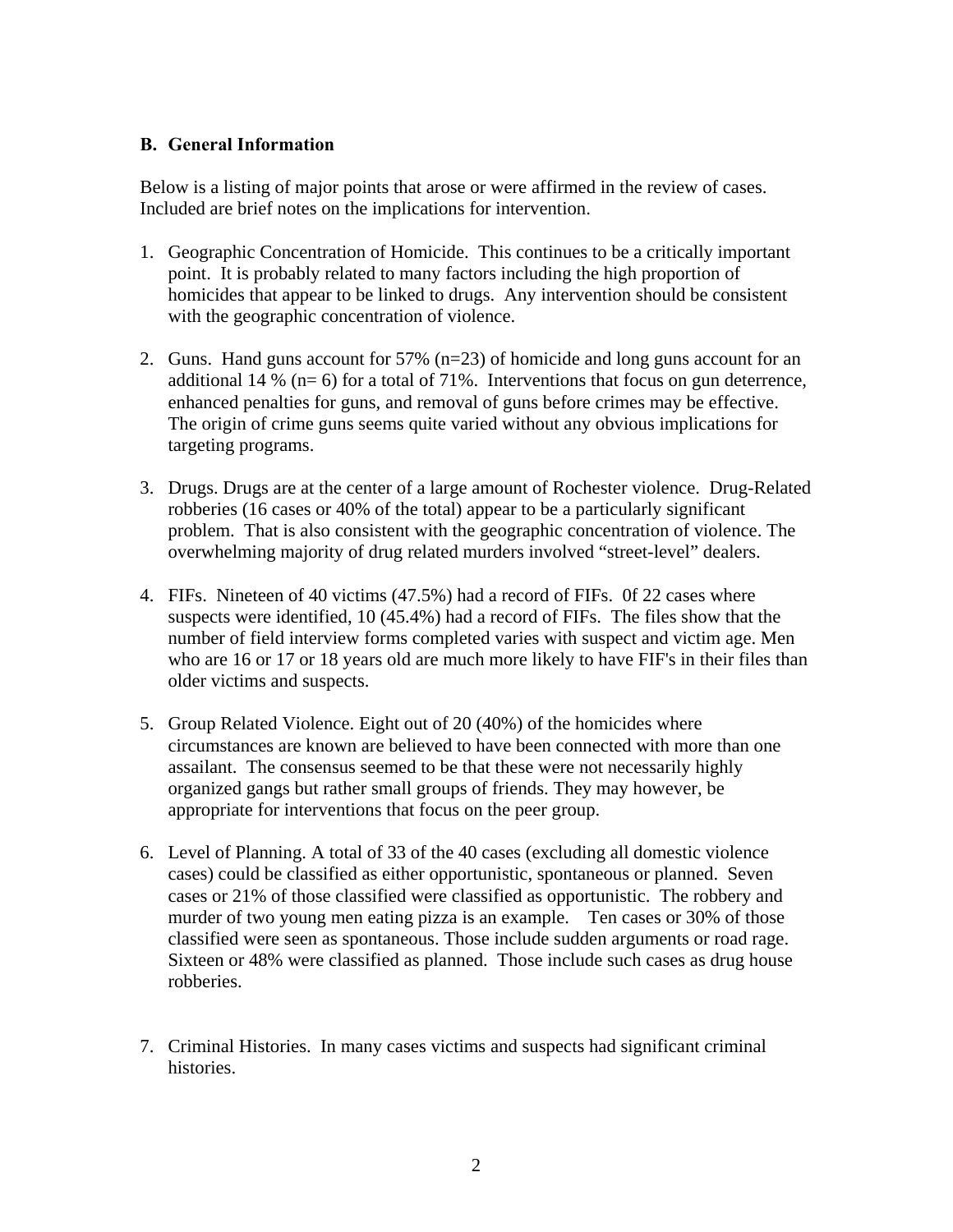### **Victim and Suspect Criminal Histories in Year 2000 Homicides (non-Domestic violence)**

|                                   | Victim $(n=35)$ | Suspect $(n=18)$ |
|-----------------------------------|-----------------|------------------|
| Percent with FIFs                 | 54.3%           | 47.1%            |
| Percent with Criminal Record      | 74.3            | 100              |
| <b>Prior Violent Crime Arrest</b> | 42.9            | 82.4             |
| Prior Weapon Arrest               | 28.6            | 41.2             |
| <b>Prior Drug Arrest</b>          | 54.3            | 58.8             |

# Victim's Criminal History in



Victim's criminal history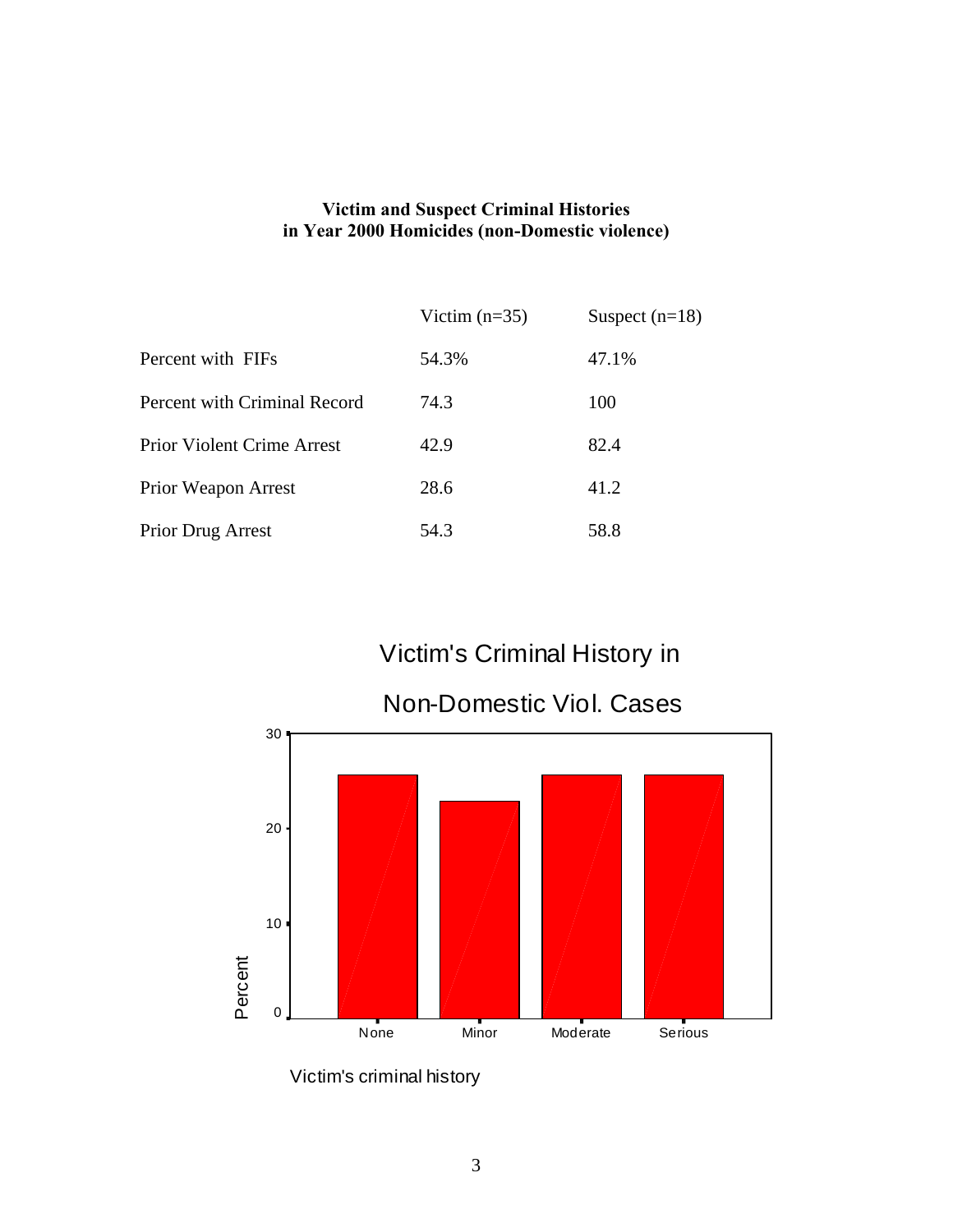The above chart shows that in non-domestic violence cases victims criminal records varied significantly but that about 25% of victims had serious criminal records.



Suspect's criminal history

The above chart shows that in non-domestic violence cases suspect often had serious criminal histories.

8. Anticipated or Should have been Anticipated Violence. A significant number of the homicides would seem to have been either anticipated or should have been anticipated by the victims. That is, victims, either did, or should have recognized the high likelihood of their victimization.

This last point suggests a way of typing the cases based on degree of victim involvement. In that typology the cases would break down as follows.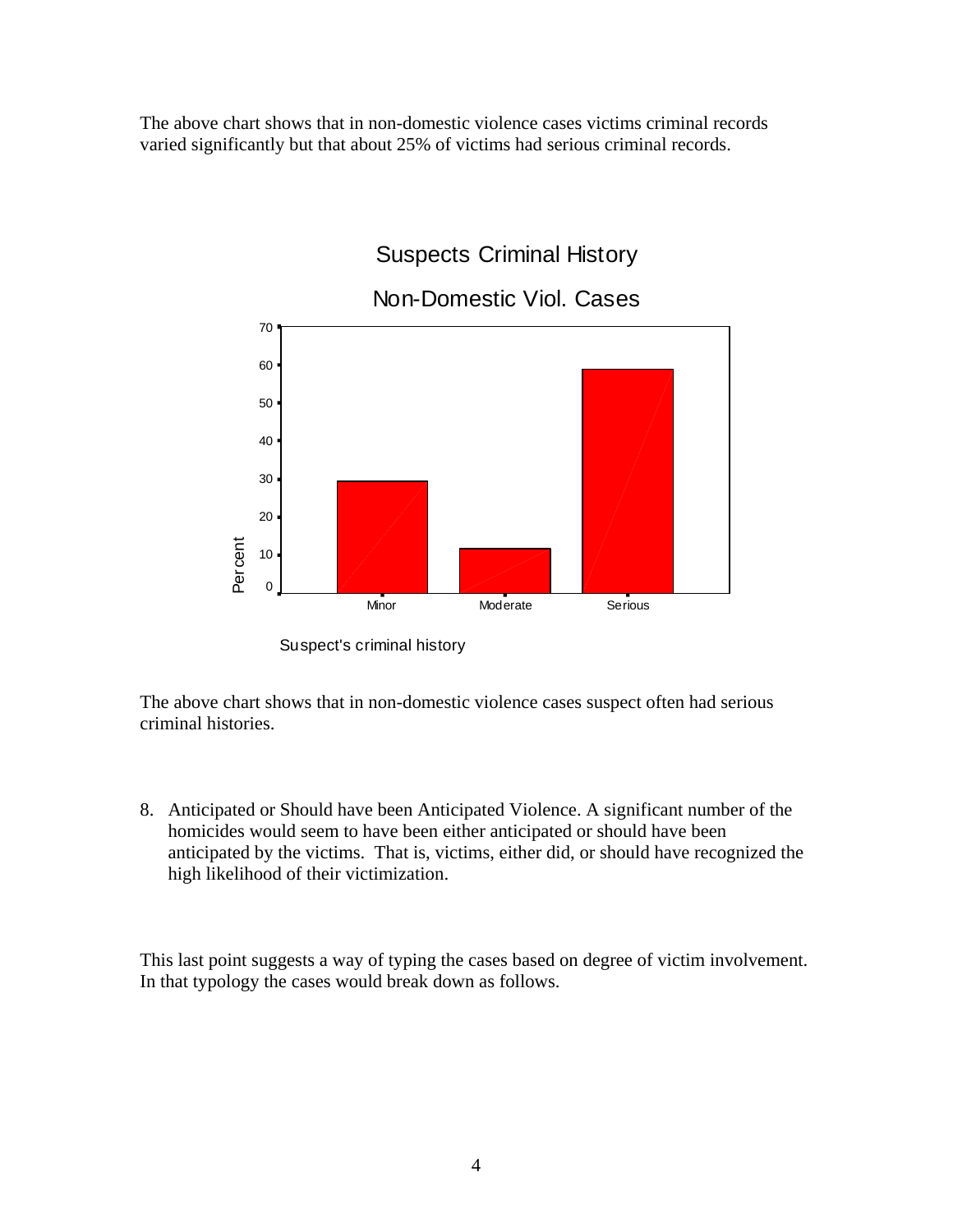#### **Typology based on victim Involvement**

- A. No Victim Involvement  $N=5$  (12.5% of total)
	- 1. Child victim (1 case)
	- 2. Wrong place at wrong time (1 case)
	- 3. Robbery victim (3 cases)

#### B. Dispute, Victim could have anticipated problem  $N= 17$  (42.5% of total)

- 1. Short term dispute (5 cases)
- 2. Domestic violence (4 cases)
- 3. Long running dispute (6 cases)
- 4. Past ripoff/bad debt (2 cases)

#### C. Robbery, Victim involved in illegal behavior  $N= 18$  (45% of total)

- 1. Drug-related street robbery (3 cases)
- 2. Other robbery of illegal gains (2 cases)
- 3. Drug house robbery/assassination (13 cases)



## Victims Criminal History by Type of Case

Type of Victim Involvement

The chart above shows that victims had no criminal history in cases where they had no involvement in the crime. Victims had the most serious criminal histories in disputes in which the victim could have anticipated violence. And, in cases of robbery where the victim was involved in illegal acts, victims had moderate criminal histories.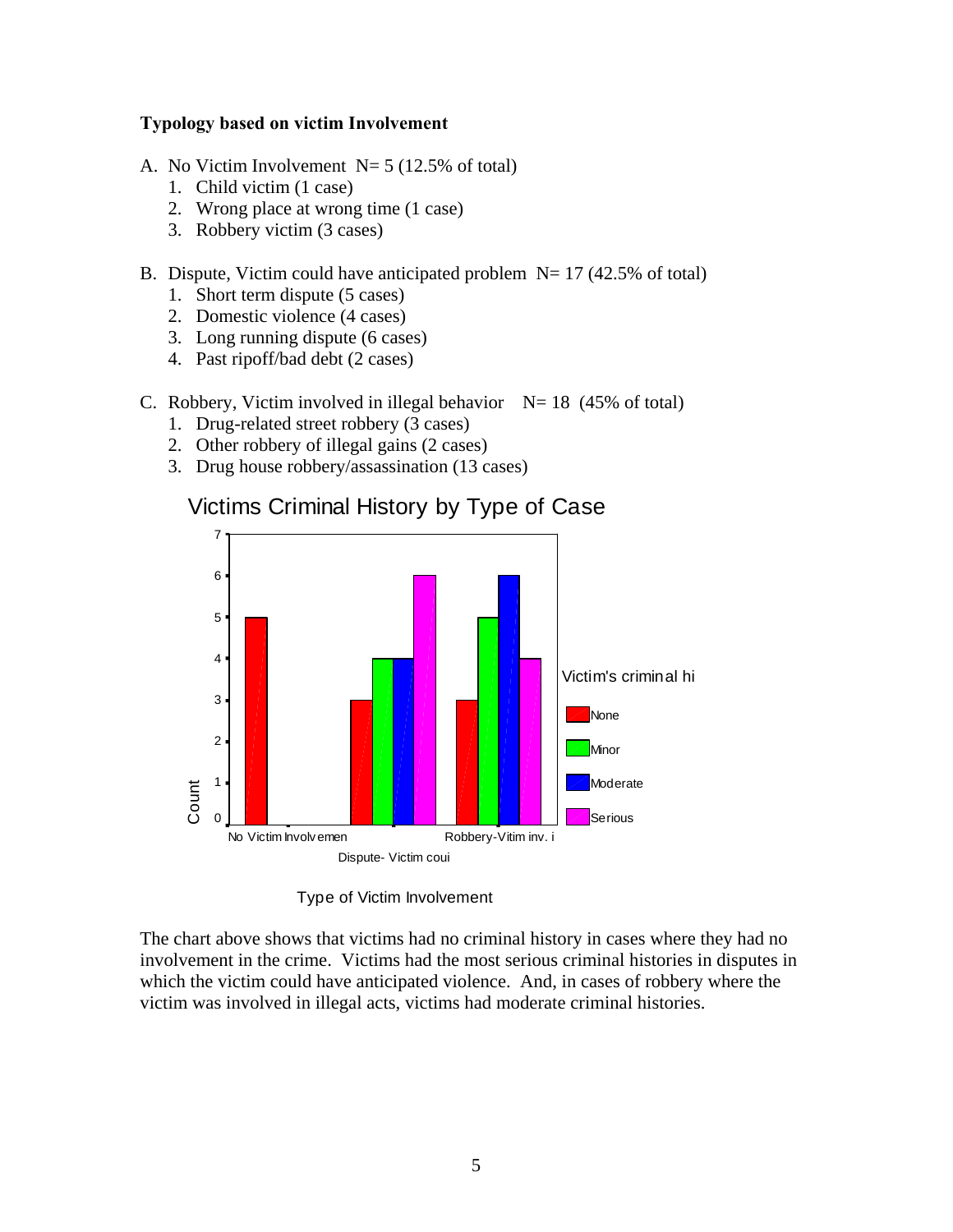

## Suspect's Criminal History by Type of Case

Type of Victim Involvement

The chart above shows that in cases where the victim was not involved in crime, suspect 3 of 5 suspects had major criminal histories. In cases of dispute in which the victim could have anticipated violence, suspects tended to have relatively minor criminal histories. In cases of robbery where the victim was involved in illegal acts, suspects tended to have major criminal histories.

Together these charts indicate that 1) the vast majority of cases involve victims who are not entirely innocent with regard to the cause of the homicide, 2) When victims are involved in disputes they trend also to have serious criminal records, and they have less serious records when robbed of illegal drugs or profits.

Suspects in robberies of illegal drugs or profits have the most serious records and those in disputes have minor or moderate records.

All of those support 2 ideas: 1) In many cases victims are not innocent and 2) in many cases victims and suspect appear to have trouble resolving problems without violence.